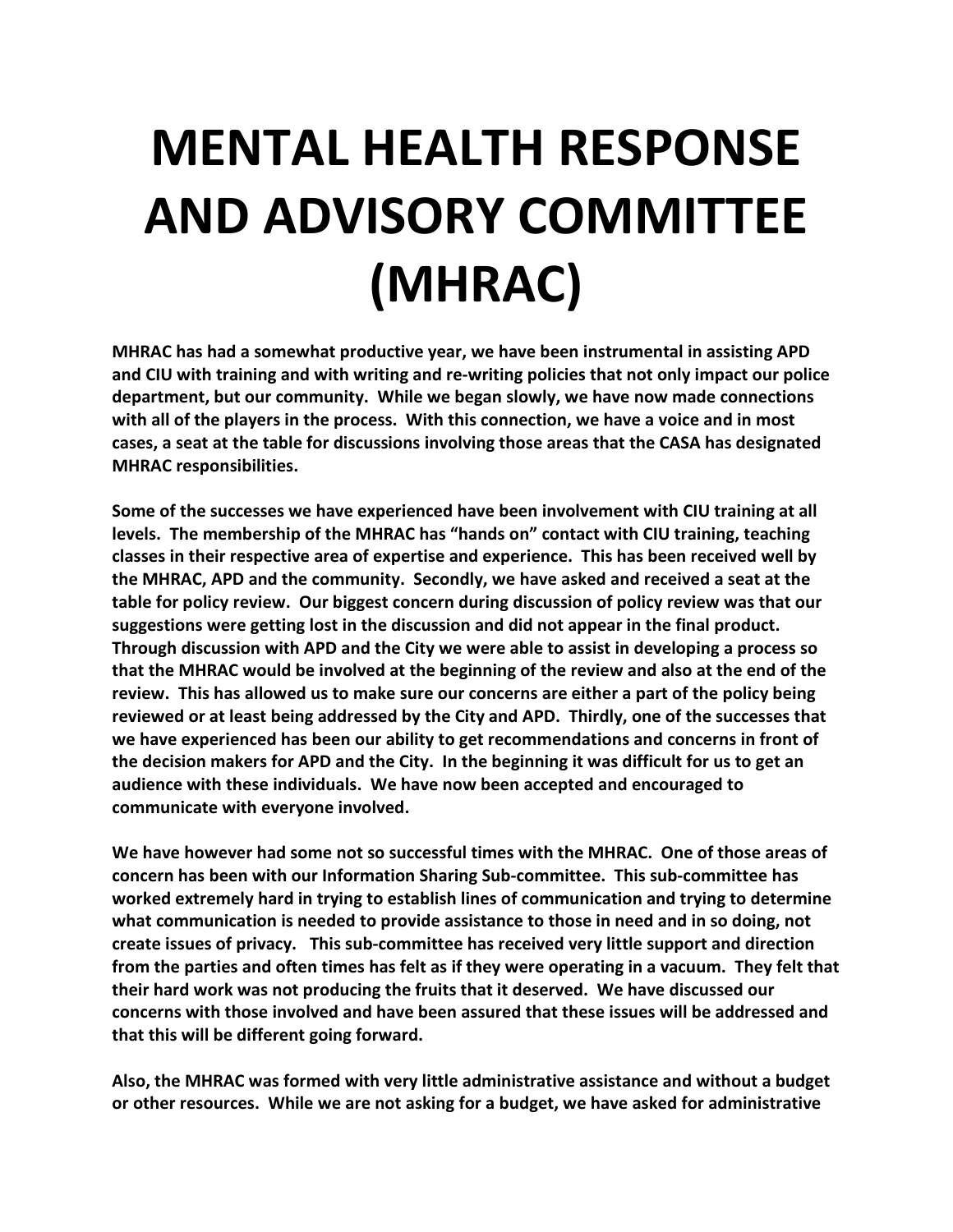**assistance and help in putting together agendas, making copies of documents for our monthly meetings, assistance in sending out documents for review and various other administrative issues that have become a part of who we are and what we are tasked with doing. In one of our meetings with all of the parties, it was suggested that we needed an Executive Director (ED) and an Administrative Assistant (AA). The ED would be in charge of coordinating and communicating to the MHRAC items for the agenda, not only for the monthly meeting, but also for our sub-committee meetings; while the AA would take care of all administrative needs of the group. This has been discussed with everyone involved and we are in hopes of obtaining some of this assistance in 2017.** 

**Since most of the membership of the MHRAC has been serving since the very beginning, there has been a period of "burn out," but because of some of the successes and the assurances that we have received, we have felt the sense of a "new beginning" and rejuvenation of the purpose and importance of MHRAC.** 

**Even with some of the not so positive events of 2016, the MHRAC is still committed to providing law enforcement with the tools necessary to allow them to do their job safely, not only for law enforcement, but for members of the community that they are interacting with. We also want to assist in restoring faith and confidence within our community for law enforcement.** 

**Rick Miera, Co-chair Danny Whatley, Co-chair**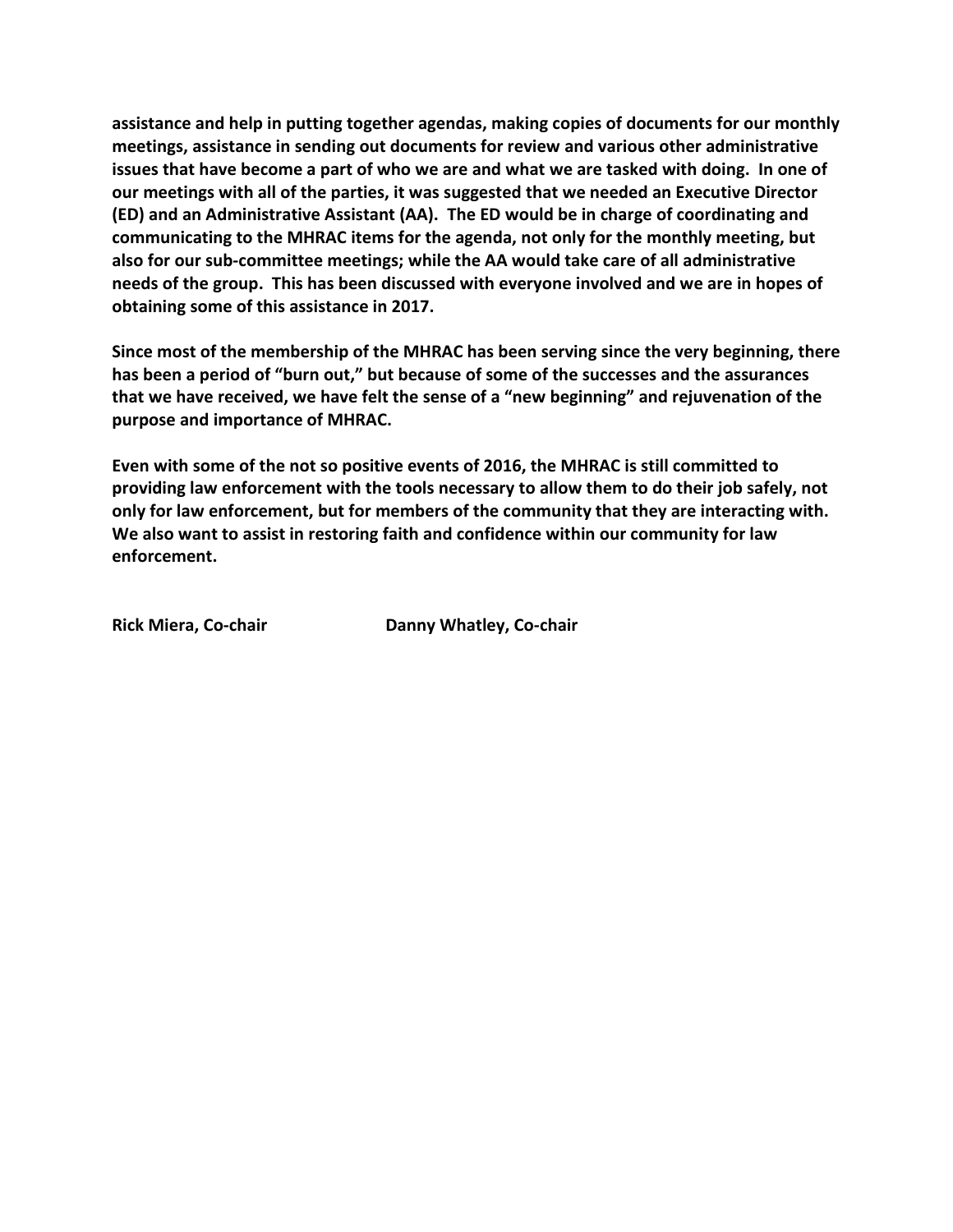# **MENTAL HEALTH RESPONSE AND ADVISORY COMMITTEE (MHRAC)**

**(AS OF December 2016)**

- **1. John R. Gonzales – CIU**
- **2. Matt Tinney – CIU**
- **3. Cara Wilson – APD Contract Psychologist**
- **4. Nils Rosenbaum – APD Contract Psychologist**
- **5. Ellen L. Braden – Division Manager, Department of Family and Community Services**
- **6. Rasma Cox – peer/DBSA**
- **7. Yvette Garcia – COAST**
- **8. Robert Salazar – peer/NAMI**
- **9. Betty Whiton-Vice President NAMI Albuquerque**
- **10. Nancy Koenigsberg – Disability Rights New Mexico**
- **11. Rick Miera – Consulting**
- **12. David Ley – New Mexico Solutions**
- **13. Jeremy Jaramillo – LMSW, Haven Behavioral**
- **14. Paula Burton – peer/NAMI**
- **15. John Barnum – peer family member and President NAMI Albuquerque or Felicia Barnum – peer family member and NAMI**
- **16. Dave Webster – St. Martin's**
- **17. Michele Franowsky – Representative for the Forensic Intervention Consortium**
- **18. William E. Narrow – UNM Department of Psychiatry and Behavioral Sciences**
- **19. Danny Whatley – Rock at Noon Day**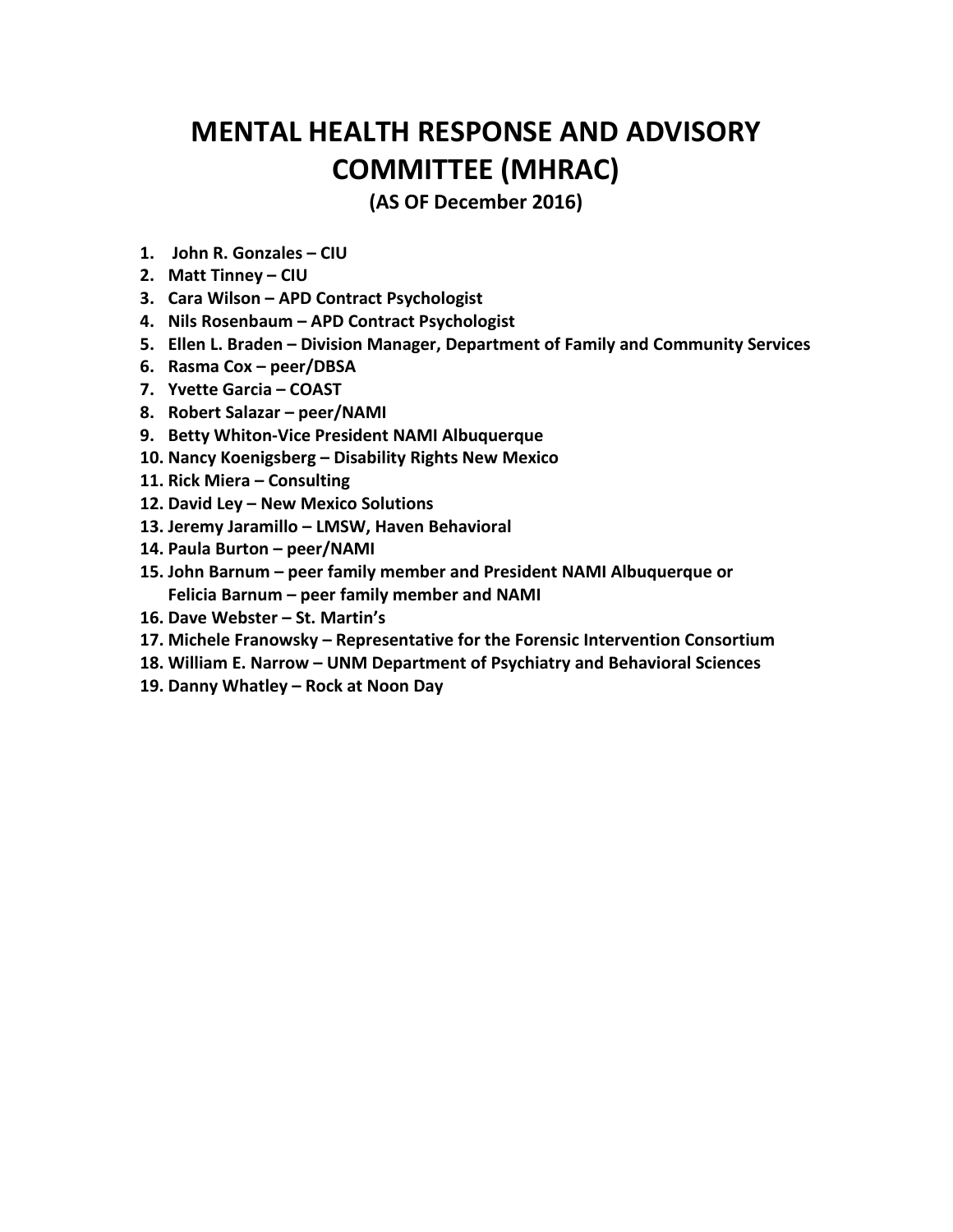Information Sharing Subcommittee Report, November 16, 2016

This MHRAC is charged, in consultation with APD, with developing a protocol to govern the exchange of information between APD and other stakeholders about people with mental illness, as described in paragraph 114 of the Court Approved Settlement Agreement. The MHRAC created a subcommittee to address this paragraph. Despite the subcommittee's best efforts, which have been considerable, the subcommittee did not accomplish what it hoped to in the last year.

In the 2015 report, the subcommittee recommended developing systemic information sharing model to include all stakeholders, using the Justice and Health Connect Toolkit model. *www.jhconnect.org.* (The purpose of Justice and Health Connect is to "increase the ability of government agencies and community organizations to share information across **health** and **justice** systems"). Though a lofty goal, this was untenable.

The CASA reform process coincides with Bernalillo County's efforts to develop an implementation plan to use money for behavioral health services which will be funded by a new gross receipts tax that raises about \$17 million a year. This process is in large part sits with the Albuquerque Bernalillo County Government Commission (ABCGC), which is taking recommendations from four committees: Crisis; Prevention, Intervention and Harm Reduction**,**  Supportive Housing**;** and Community Supports. MHRAC has a member attending these meetings; however, it has not been possible to effectively link the subcommittee work with the ABCGC's work.

Over the summer, the subcommittee discussed what other options there might be to develop a protocol. We invited Tom Starke of the Santa Fe Behavioral Health Alliance to participate in our call. We discussed ways to scale back our focus, using Santa Fe's successful efforts as a model. The thought was to identify frequent utilizers of first responder services. As APD is collecting lots of data, we believed we could work with the Behavioral Health Division (BHD) of APD to review the data to identify those individuals. We could then work with BHD to choose a small cohort to develop an integrated model of sharing information. We could use Santa Fe's model, the case staffing model used by Portland, and the UNM/ APD's ECHO model (which discusses situations after the fact to provide insight about ways to better handle situations and ways to connect to resources). The subcommittee was hopeful that a scaled back effort might give us an opportunity to develop an approach. BHD still had concerns that there was a great need to set up a system with the hospitals to be able to share limited information during crisis situations. However, BHD was willing to try a pilot project around frequent utilizers in order to start something. Subcommittee members were assigned to reach out to community providers to assess interest and willingness to participate. Dr. Rosenbaum offered that BHD had a multiparty authorization to release information that could be helpful for the pilot. Subcommittee members agreed that it was appropriate to do outreach with frequent utlizers of service when they were not in crisis to discuss signing such an authorization for use at a later date. People agreed this was a useful strategy.

During the same time period, APD Crisis Intervention Unit and the University of New Mexico Psychiatric Emergency services were allegedly working on a Memorandum of Understanding for sharing protected health information about people with mental illness who had frequent contact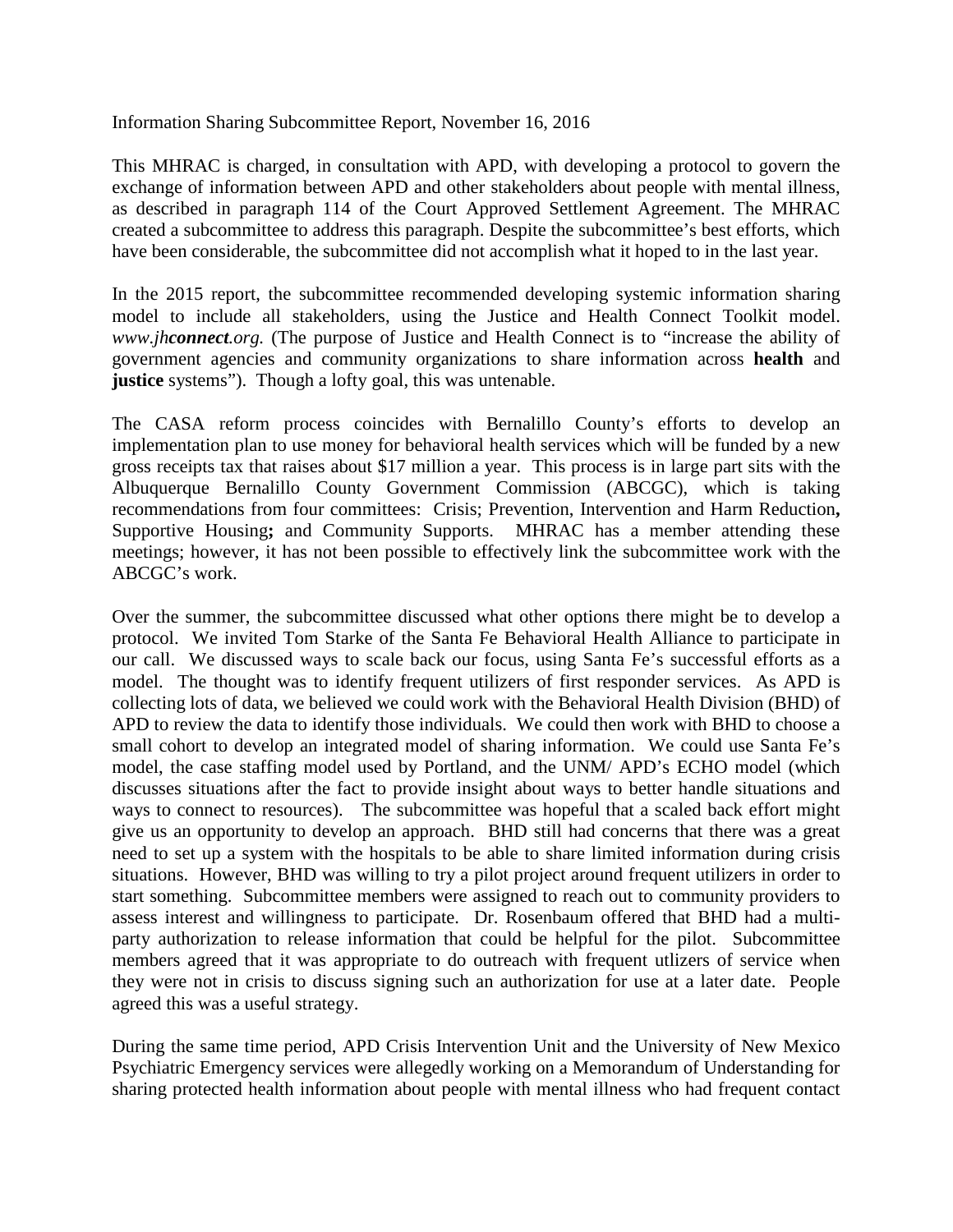with APD. That effort was announced at an MHRAC meeting a year ago, and representatives of this subcommittee understood they would be part of the discussions about developing an agreement. Apparently, other than a preliminary meeting, nothing happened. A proposed contract was offered to APD over the summer. At the July 19, 2016 meeting, MHRAC had only a cursory opportunity to review the draft, as APD was under pressure to sign the MOU. MHRAC's impression was that it needed more work to assure adequate protections for individuals. The minutes stated: "regarding the MOU with UNM and APD/CIT, UNM has the MOU ready and APD and MHRAC need to review the document. There were three meetings over a long period of time to come up with the current MOU." Although no vote was taken, MHRAC expressed serious concerns about the MOU. This discussion was not recorded in the minutes. To our knowledge, the agreement was not accepted by the City, but we do not know for sure. There was an attempt by the City to schedule a follow up meeting about an MOU, but due to scheduling conflicts, to our knowledge, it was never set.

The subcommittee presented the status of its work with the full committee on October 18, 2016, where we expressed our frustration at not having produced anything concrete. It was suggested that the subcommittee work with CIU to discuss what information was currently being shared among various entities and that we develop a more formalized procedure around that, which is an excellent suggestion. As of this writing, no additional work has been done. Dr. Winograd offered that they were indeed looking at the data collected to be able to identify frequent utilizers of services, and would provide that information to the committee once it was available.

The Information Sharing Subcommittee wishes to ask the parties for direction regarding its expectations of MHRAC's role and responsibilities to meet the obligations set forth in paragraph 114 of the CASA. The parties are in the best position to articulate their intent and provide ideas about how MHRAC and APD can move forward to establish an information sharing protocol.

Respectfully submitted on behalf of the information sharing subcommittee,

Nancy Koenigsberg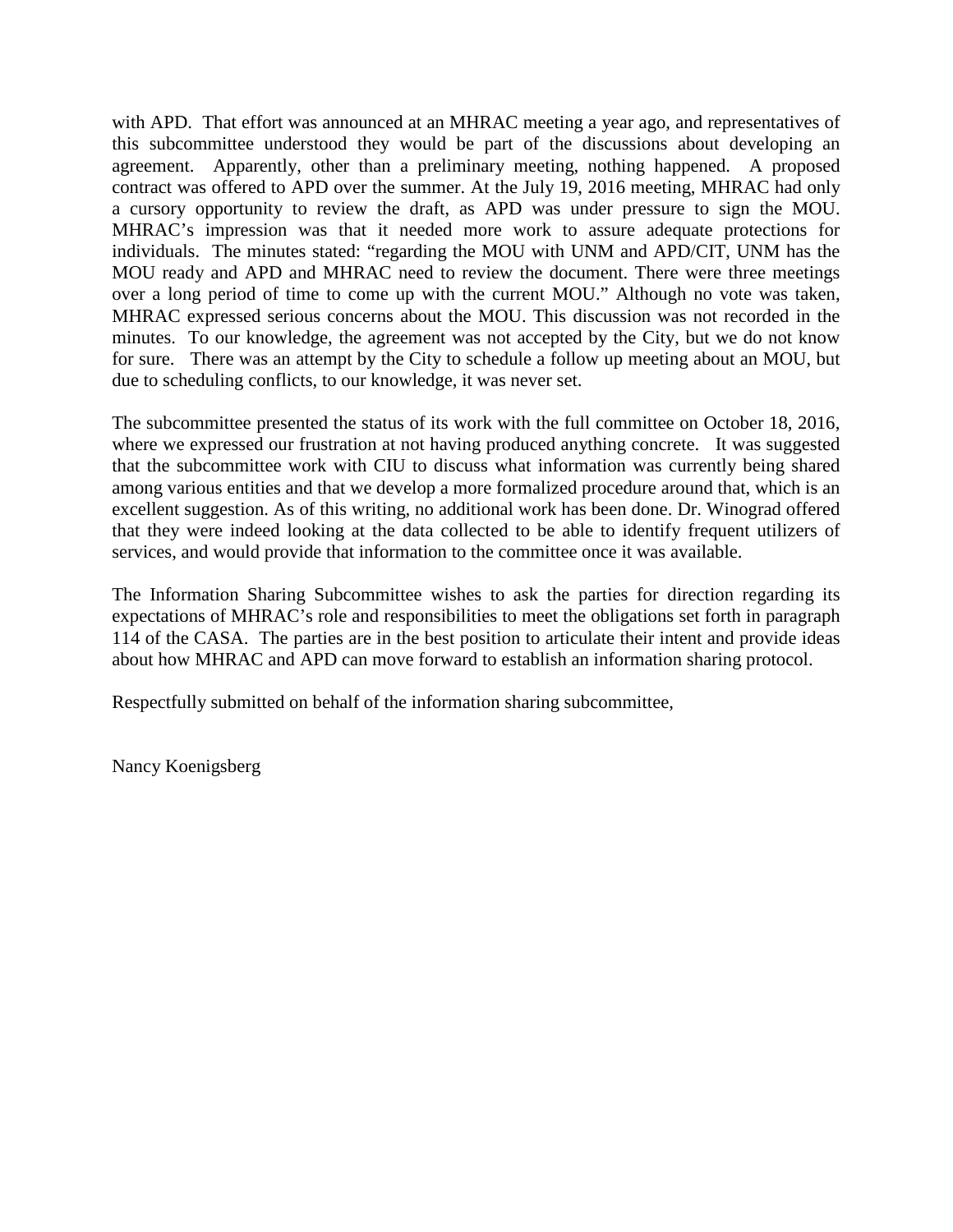# **Mental Health Response Advisory Committee (MHRAC) Resource Subcommittee Annual Report 2016**

Prepared by: MHRAC Resource Subcommittee, December 16, 2016 Co-Chairs: John Barnum, Yvette Garcia Committee Members: Felicia Barnum, Steve Bringe, Rasma Cox, Ellen Braden, Michele Franowsky, Sgt. Sean Frick, Dr. William Narrow, Jim Ogle, Dr. Cara Wilson

#### **1 Overview**

The MHRAC Resource Subcommittee (RSC) is committed to identifying and helping to implement, for the Albuquerque Police Department (APD), a methodology and system for identification, verification, delivery, maintenance, and quality feedback of resource information which serves both the APD and the community. This report presents the initial concept, developed in 2016, where by APD and RSC can work together to define, develop and deliver a tailored resource information system that addresses APD, community, and homeless needs. The report further identifies the RSC's completions in 2016 and direction for 2017.

# **2 Scope**

This report is in response to the requirement set forth in the City of Albuquerque Settlement Agreement (CASA) Paragraph 117 for MHRAC committees to prepare and release an annual report identifying their activities. This report is for the RSC and is for the period of January 1, 2016 to December 31, 2016. For this document "resource(s)" is defined as services in the local community which support individuals with mental health conditions, their families, caregivers, those with brain injury, and the homeless.

# **3 CASA Requirements: Resources**

The RSC performed a review of the CASA to determine top level requirements for a resource delivery system. The CASA contains several requirements addressing resources; the following are extracts from the sections dealing with resources.

- **Paragraph 115: states that the MHRAC shall "identify mental health resources that may be** available to APD,"
- $\triangleright$  Paragraph 116: states the MHRAC shall "seek to enhance coordination with local behavioral health systems, with the goal of connecting chronically homeless individuals and individuals experiencing mental health crisis with available services."
- Paragraph 117: requires that the MHRAC shall provide a report to APD "identifying available" mental health resources."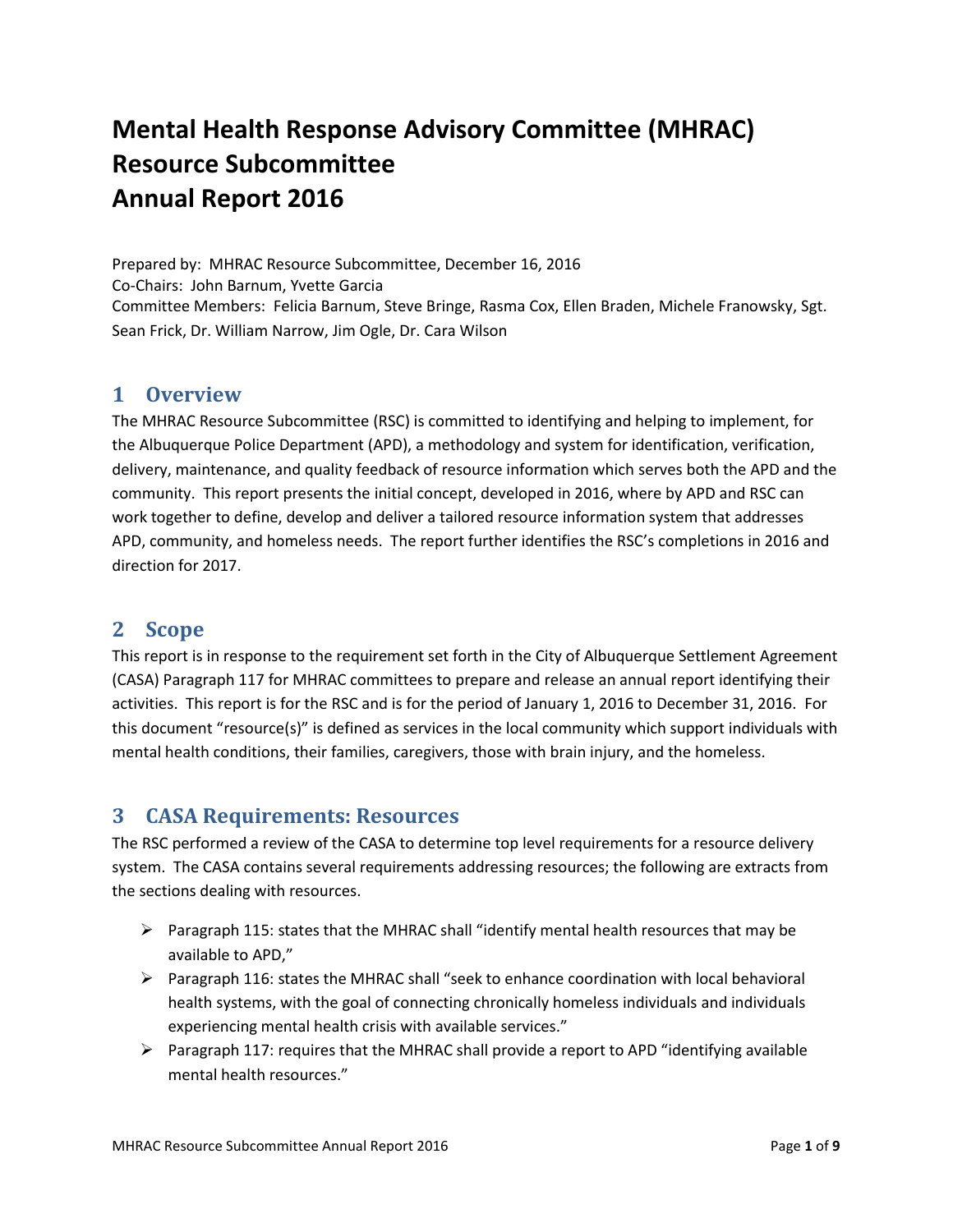From these three requirements, the Resource Subcommittee defines its responsibility to assist APD as:

- 1. Identifying resources that are of importance to APD and the community with regards to mental health,
- 2. Reaching out to the community by providing resource information related to mental health in electronic and paper formats,
- 3. Implementing techniques to extend resource information to the homeless and individuals experiencing a mental health crisis,
- 4. Developing a quality plan to vet resources and incorporate community and APD input into the maintenance and improvement of a resource information system over the long term.

# **4 Deliverables**

From the above requirements the primary deliverables to be achieved by APD and the RSC are:

- 1. Paper resource card to be provided by APD,
- 2. Electronic access to resource information via the APD website,
- 3. A quality process to allow for feedback and improvement.

# **5 APD Resource Information System Concept Approach**

The general concept for instantiating an APD Resource Information System (ARIS) is based around providing needed resource information to APD and the community, where APD is the access vehicle for both themselves and community. The concept will leverage existing work by the state, city, and community with regards to existing data bases, other resource tools, and informational reports. The existing data bases will be evaluated as to providing needed information and adaptability to APD and community needs. Access to identified resource data will be achieved via the APD website.

# **5.1 Requirements and Stake Holders**

The primary requirements for a data system are:

- 1. What information to supply and,
- 2. How to supply the information.

To quantify these two areas and develop a delivery method, the RSC in late 2016 and early 2017 will develop requirements and specifications to be gathered form stakeholders. The requirements and specifications will be derived from interviews and surveys to APD, the community, and other stake holders. APD stake holders include: management, field officers, the Metropolitan Detention Center (MDC), APD information technology, records management, and city representation to be defined by APD. The community stake holders include: individuals with mental illness, family members, care givers, organizations and providers associated with serving individuals with mental illness, substance abuse, brain injury, and the homeless. Usability and access considerations will be given to those with limited or no access to electronics and those with poor vision. Once the requirements information is collected it will be reviewed by the stake holders and then used to define the system concepts for ARIS. Further,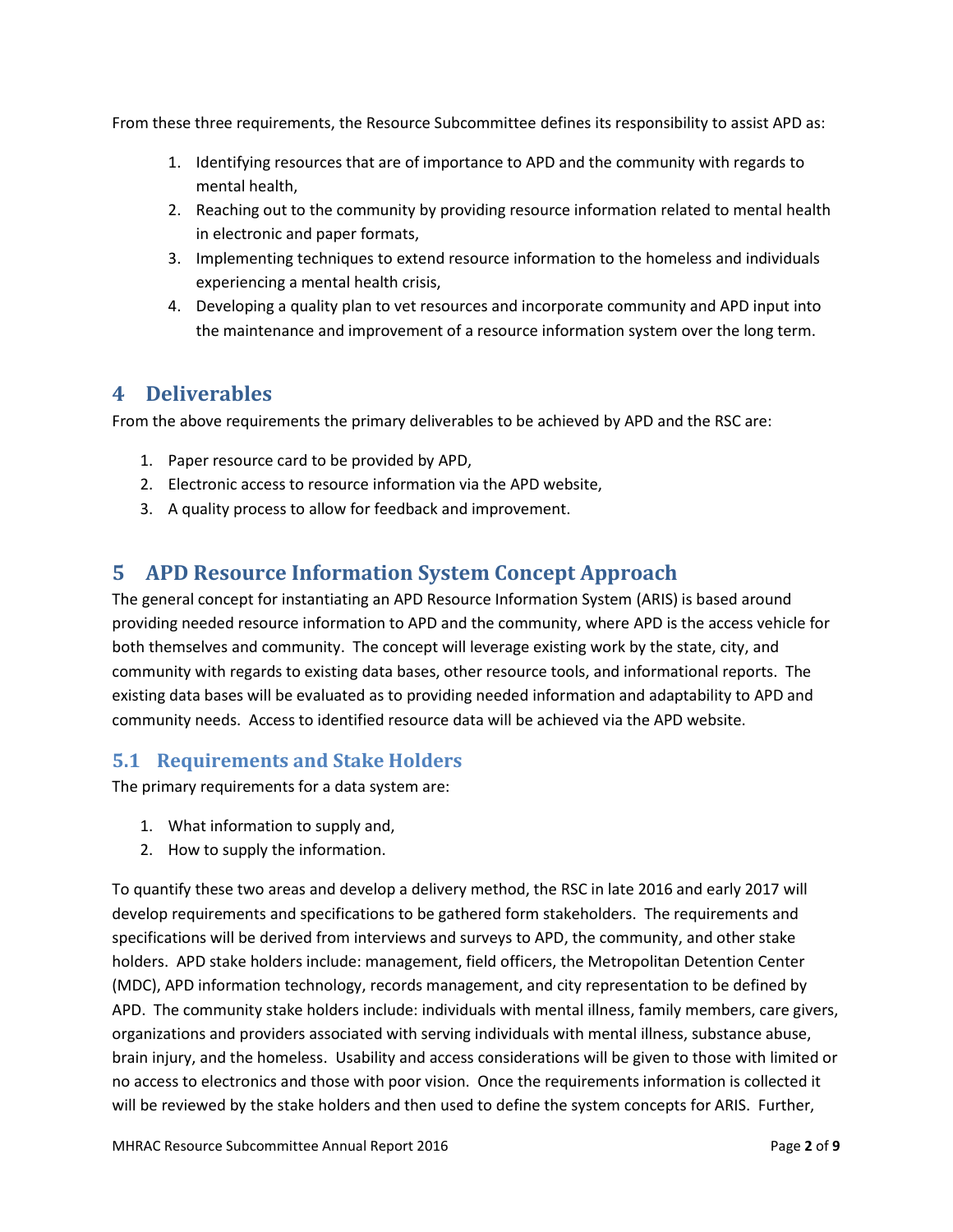these concepts well be balanced by knowledge of financial resources available for implementation. Where possible existing surveys performed by state-city-county government, with respect to resources, will be used.

The information requirements of the community are already known to be more expansive than those for the APD officers. The design will afford the community this additional information by providing links to other internet based data. A tailored subset of resource information will be made available in paper form suitable for officers to hand out to individuals. The goal is to provide APD officers with resource information electronically that fits their use scenarios and provide the community with resource information via paper and internet access that fits their use scenarios. Both sets of use scenarios will be defined as a result of requirements gathering.

# **5.2 Data Sets**

Whether the resource information addresses APD officer or community needs, data housing, user interfaces, and maintenance are the core of the system delivery. The approach will be to leverage existing and maintained data sets, such that there is limited need for APD to maintain the data and the associated user interfaces. The RSC will research available data bases to determine which systems are most configurable to tailored APD and community needs and that represent the resources in the Albuquerque and surrounding areas. Figure 1 illustrates the concept of using a single data set, managed by an existing owner, to derive the subsets of resource information tailored to the community and to APD.



All data is sourced from a single repository, for example Network of Care

|  |  | Figure 1. Basic Resource Data Set Concept |  |  |  |
|--|--|-------------------------------------------|--|--|--|
|--|--|-------------------------------------------|--|--|--|

Data needed by APD will include a core set of resources that are specific to APD scenario use and an additional set of core community resources. There will be links via the APD web site to the broader set of resource data bases operated by other community providers. In some cases agreements with these data owners may be necessary to achieve a reasonably seamless user product. An important aspect of the resource data is to assure transparency of the ADP data such that the same information is available to the community. This is achieved by assuring all data comes from the same primary data sources.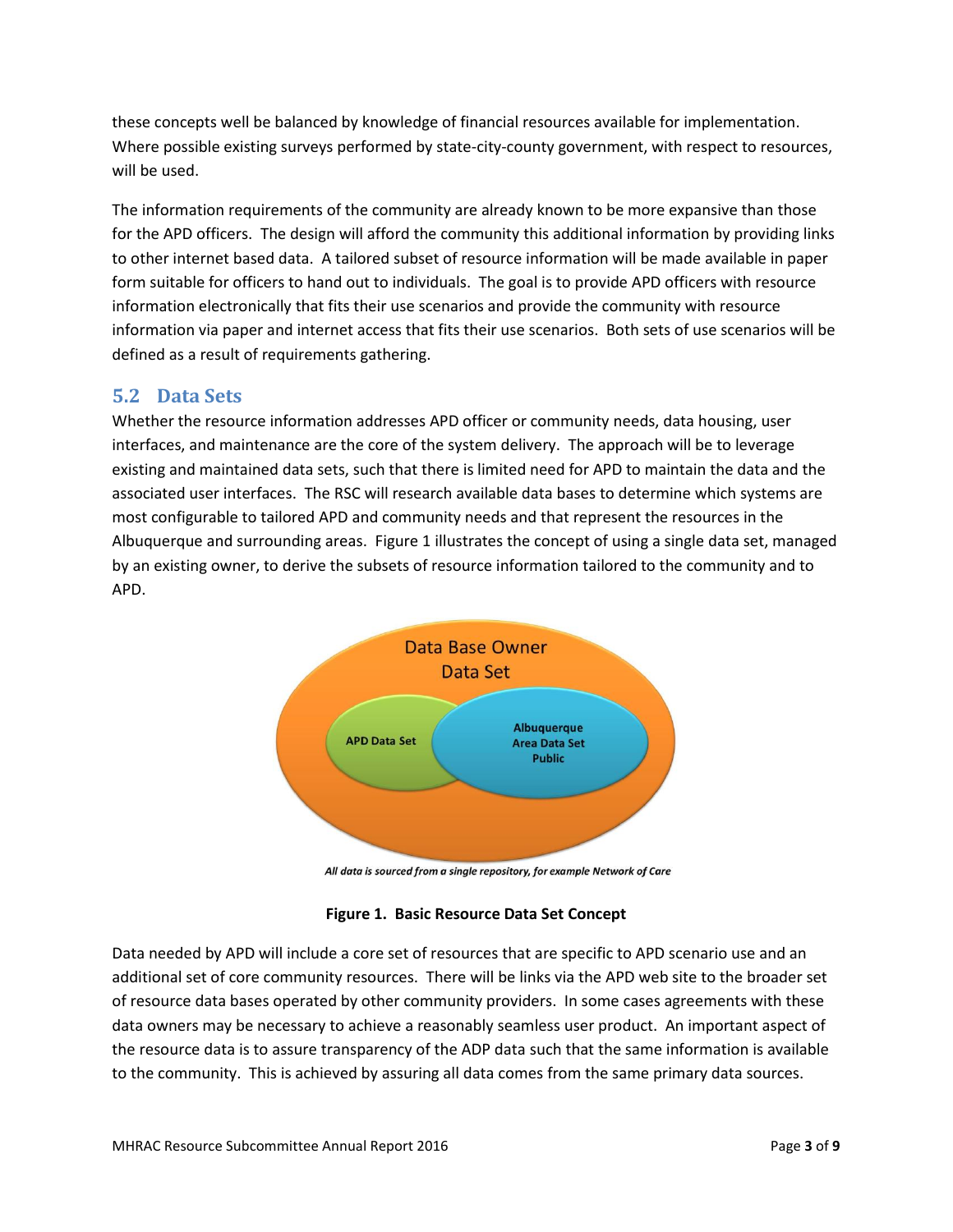# **5.3 Geographical Content**

The data needed by APD and the community needs to be targeted to Albuquerque and surrounding areas. Further within that data area there may be the need to subdivide it into regions associated with APD commands. The approach is that through filters or search criteria these sub regions can be made easily available to users and minimizing the need for multiple searches to find data. Figure 2 illustrates a very simple graphic of this concept.





# **5.4 Concept ARIS Design**

The challenge in developing the ARIS will be linking with maintained data bases and minimizing investment and maintenance costs, while providing users with an interface that is intuitive. At one extreme of the system concept, all information is manually keyed in and simple text files and internet links are used to access other resource systems. At the other extreme is a fully integrated system requiring agreements with the resource data set owners and customization. It is likely the final design will be more towards a concept that works to streamline access and modify an existing user interface of an existing system. Figure 2 illustrates a strawman concept for the ARIS where the green represents APD and community interface areas. The other system components are part of the resource data base owner system. The partitioning of system function between APD and resource owner is yet to be defined; however, it is hoped all software-code generation can reside with the owner and APD simply links to those applications.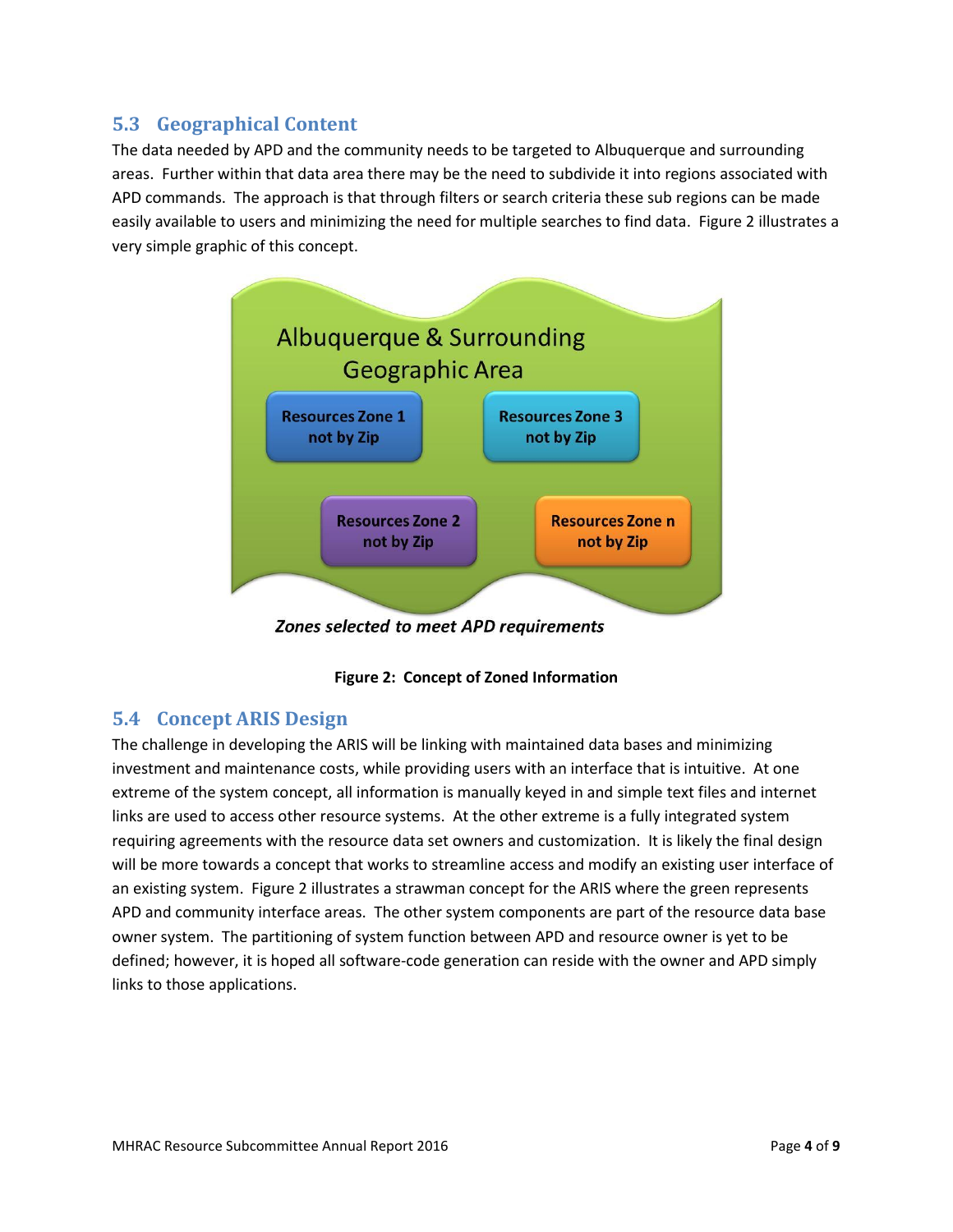

**Figure 2: ARIS Strawman Concept**

#### **5.5 Testing and Validation**

As with all systems, testing and validation must be included to verify function and usability. Usability will be part of requirements to include function on different electronic platforms (mobile, desktop, APD in-car computers, and generation of paper reports (resource card for example). Testing must include the users such that they can provide feedback on function and improvement. This activity will also require coordination by the data base owner, APD information systems, and the RSC to develop and implement a test methodology and corrective mechanisms.

# **5.6 Quality**

To be defined in the in the ARIS project is maintenance and quality feed back into the system. Any resource information must be periodically vetted as to content, accuracy, and function. The basic act of vetting the sources (addresses, phone numbers, and websites) is not sufficient; there must also be a process to remove suspect resources and bring in new. There also has to be a method for users to comment on the acceptability of the user interfaces both paper and electronic. To minimize APD involvement in data set maintenance, a requirement will be that the primary data sources are vetted by the owning organization and that they provide a quality feedback process.

# **5.7 Security**

Whenever public access is granted into a system the associated interface needs to meet a set of security requirements. These requirements will be defined by APD and the owner of the data base. Controls will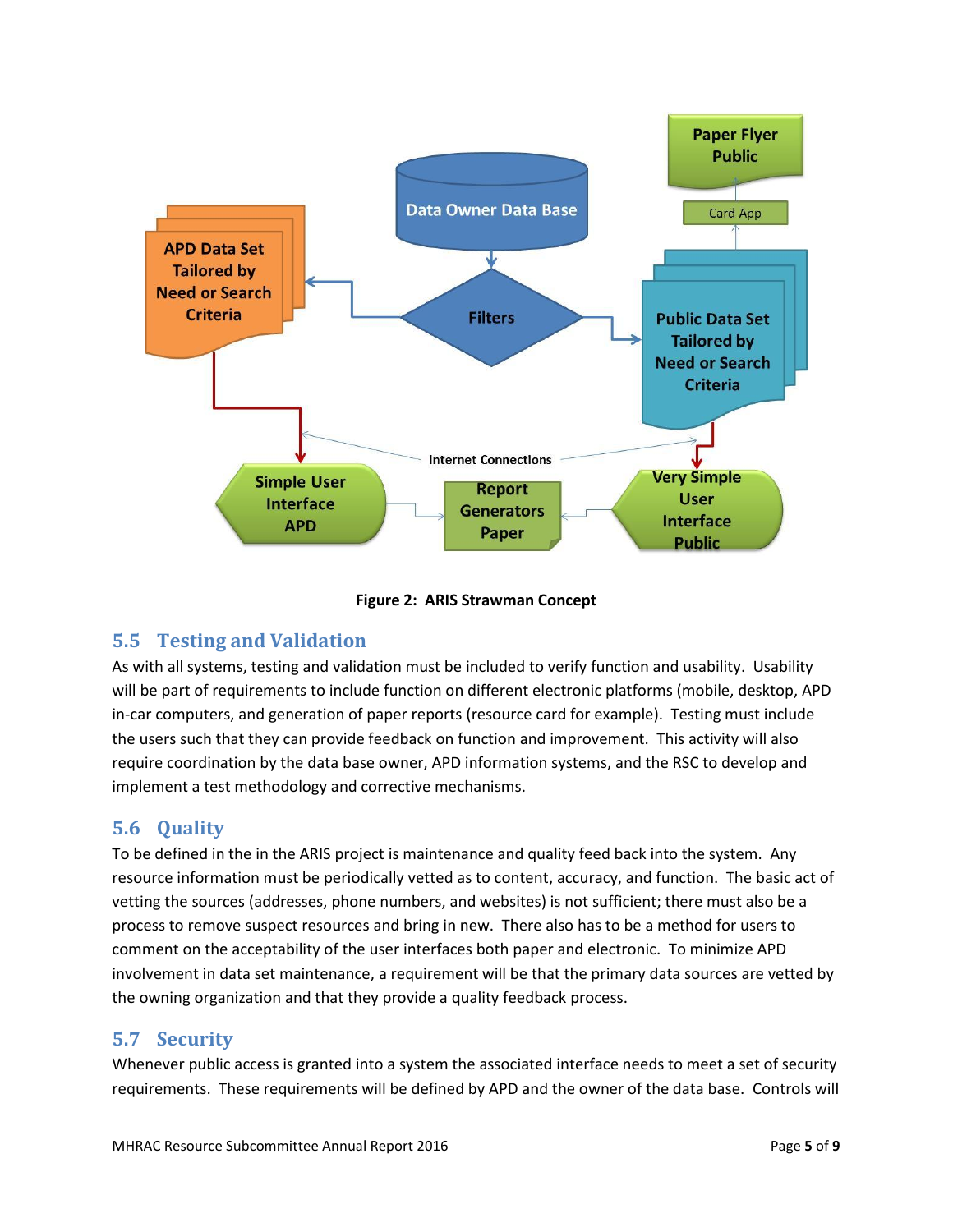be implemented by APD and the owner as necessary. Associated costs will be determined and addressed with the City of Albuquerque.

#### **5.8 Legal Considerations**

The presentation of resource information and the method to provide to the community will be reviewed to assure no copyright is violated. The city will be consulted with respect to content of the website and paper presentation of data to assure it meets with any state or local requirements. If necessary, use agreements may be require which will be drafted by the appropriate city office.

# **6 Outreach**

The RSC will also work to foster links between APD and providers in the community such that each understands the other's capabilities.

The RSC will also work with community groups to understand the limitations of the Albuquerque and surrounding area resources and care systems and report on this at the end of each year.

# **7 Documentation**

This project is planned to leverage documentation already developed by a data base owner. It will however be necessary for the RSC and APD to develop specific use documentation and reports for requirements and a quality plan. With limited capability to generate formal documents, the documentation may consist of power-point presentation, and excel spread sheets with brief descriptions. If support can be made available to facilitate documentation, more formal solutions can be achieved.

# **8 Cost Considerations**

The final system design and delivery will depend heavily on the existing data bases and the ease of tailoring their information to the Albuquerque area and APD and community use scenarios. The RSC and APD will work together with the data base owner to develop a specific plan for delivery of the system and as necessary develop a cost model to be provided to the City of Albuquerque.

It is hoped that the implementation of the tailored APD and community data access can be cost effectively handled by the data set owners. The hope is that APD can simply link to existing or slightly modified applications. It will be determined as the RSC researches available data sources what the system cost will be. If the situation arrases that custom coding is required, this will have to be balanced by what limited funds may be available to accomplish the interface design. A scope and cost estimate can't be defined unit the resource data bases are studied. In preparation for development, the City of Albuquerque will be contacted to identify any available resource funds to facilitate the ARIS.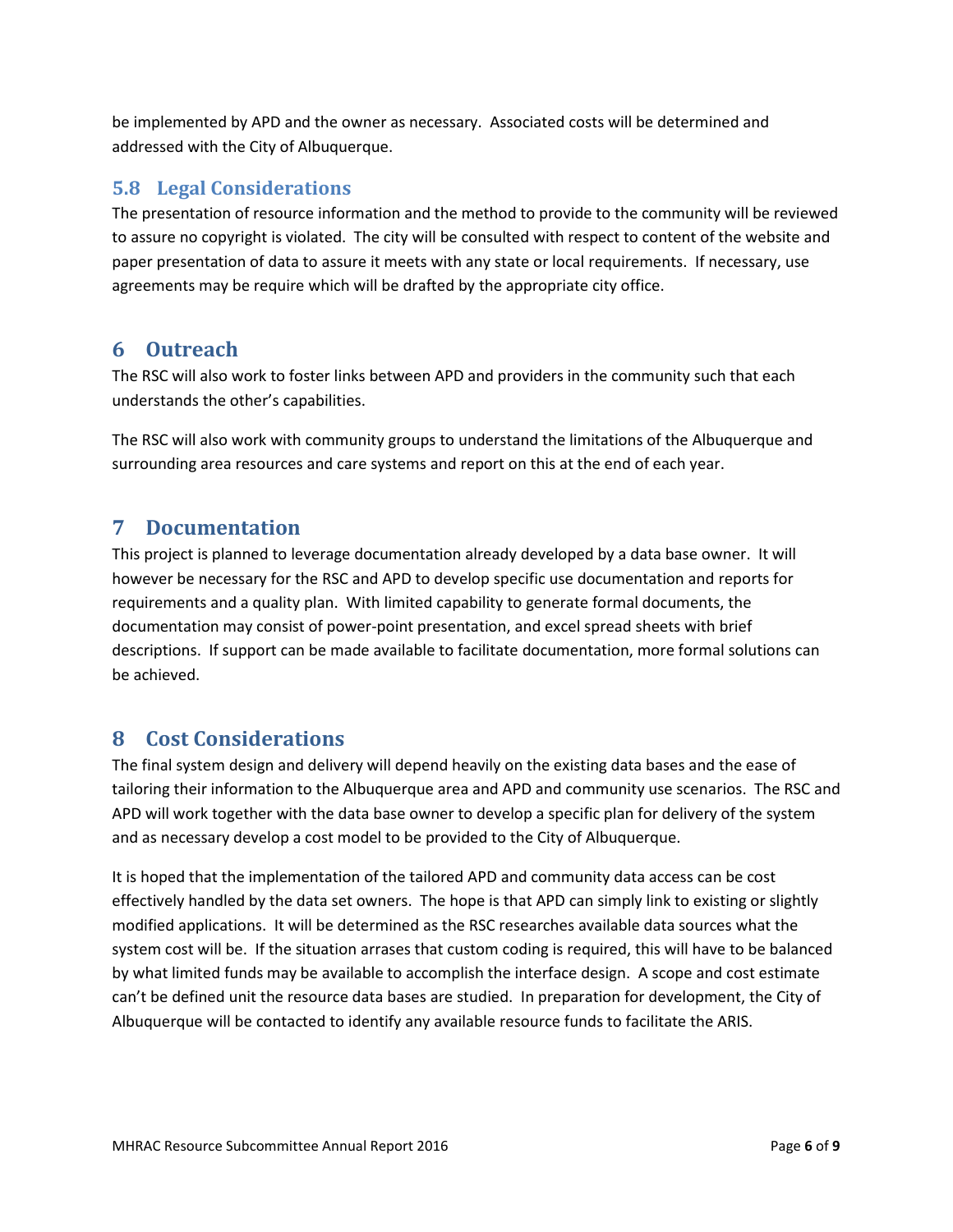#### **9 Performance**

The RSC is an all-volunteer group. Therefore, they will do their best to help APD achieve the goals identified in this document.

#### **10 Needs:**

As previously identified, the RCS is an all-volunteer group. To be effective in helping APD with this project the RSC can use support in the following areas.

- 1. Funding to print resource cards and flyers,
- 2. Support for document generation,
- 3. Support for collecting meeting notes, requirements, and discussion tracking,
- 4. Support for implementing conference calls,
- 5. Support for printing of materials, and
- 6. Funding to integrate to APD website.

# **11 Time Line**

The RSC is projecting the completion of requirements gathering and developing the methodology in early calendar 2017. It is expected that APD will implement resource information tools in a stepped approach in 2017, with 2018 addressing quality improvement on the 2017 delivered system. The stepped approach will consist of:

- 1. Definition of requirements and specifications, detailed ARIS design concept, with design reviews by stake holders,
- 2. Paper resource card distribution and maintenance, which includes the specific needs of the homeless,
- 3. Simple links on the APD website to existing resource data bases,
- 4. As necessary text files located on the APD site that are specific to the Albuquerque area, which can be downloaded,
- 5. Implementation of custom web application interfaces for APD and the community, based on requirements and balancing of cost to implement,
- 6. Development of a long term quality improvement plan, and
- 7. Documentation of the system.

# **11.1 Accomplishments 2016**

- 1. First draft of APD and community core resources list in excel format. Used as a base line for checking content of other data bases (completed March 2016)
- 2. APD updated paper resource card and released for use. Card is being provided to individuals that receive calls from APD officers. APD is supporting the printing and distribution of cards. (March 2016)
- 3. Identification of new Resource Subcommittee co-chairs. (August 2016)
- 4. Vetted sources on paper card (completed December 2016)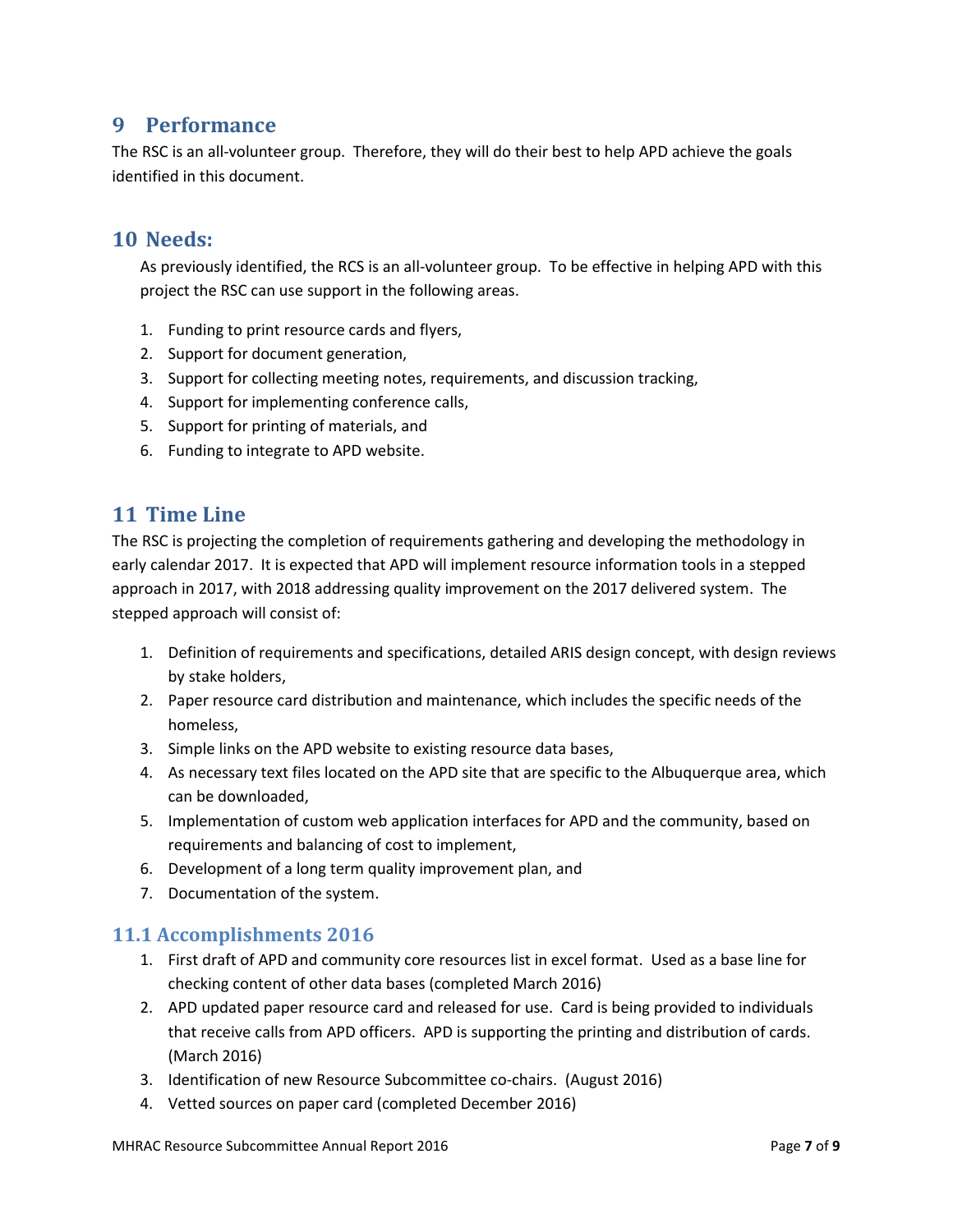- 5. Initial requirements and system concept definition. (October 2016)
- 6. Identification of APD top level web interface requirements. (November 2016)
- 7. Communication with New Mexico Network of Care to define applicability of data base and options for user interfaces, concept exchange and development of next steps identified. (December 2016)
- 8. Initial communications with NMCAL with respect to their data base and community needs. (December 2016)
- 9. Annual Report (December 2016)

#### **11.2 Tasks Targets for 2017**

The following are target activities for the RCS and APD. Activities may shift between quarters based on availability of volunteers and APD staff to accomplish activities.

#### **11.2.1 Quarter 1**

- Complete review of best practices and lessons learned, where other PDs, have implemented resource flyers, websites, etc.
- Complete collection of stakeholder requirements.
- Complete identification and functional scope of data base owners and define integration possibilities.
- Definition of APD detailed IT requirements.
- Definition of budget availability 2017 and 2018.
- Requirements definition document.
- Perform requirements reviews.
- Place simple links to data sources on APD website.

#### **11.2.2 Quarter 2**

- Concept design based on available existing data bases.
- Concept design review with stake holders
- Selection of data sources and rational.
- Development and report for system design plan based on requirements, resources, and data base access interfaces.
- Define user interfaces based on data base owner adaptability, document.
- Development of APD and community feedback and integration to future releases.

#### **11.2.3 Quarter 3**

- Agreements with data base owner(s)
- Legal reviews
- Detailed design (data base owner)
- Prototype ARIS System
- User testing of ARIS System

#### **11.2.4 Quarter 4**

• Finalize system based on user inputs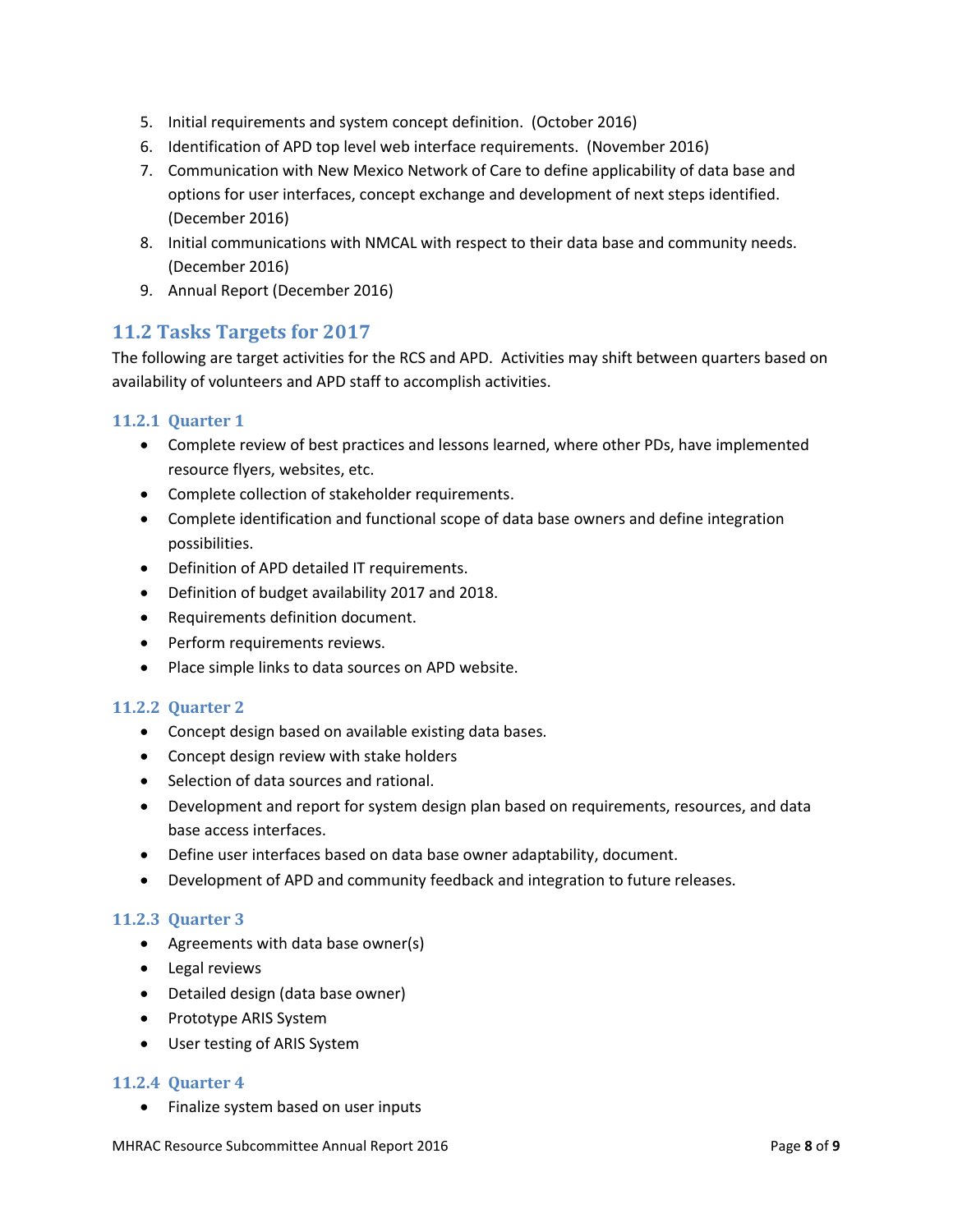- System Release approvals as needed
- Release ARES for operational use
- Develop long term QI process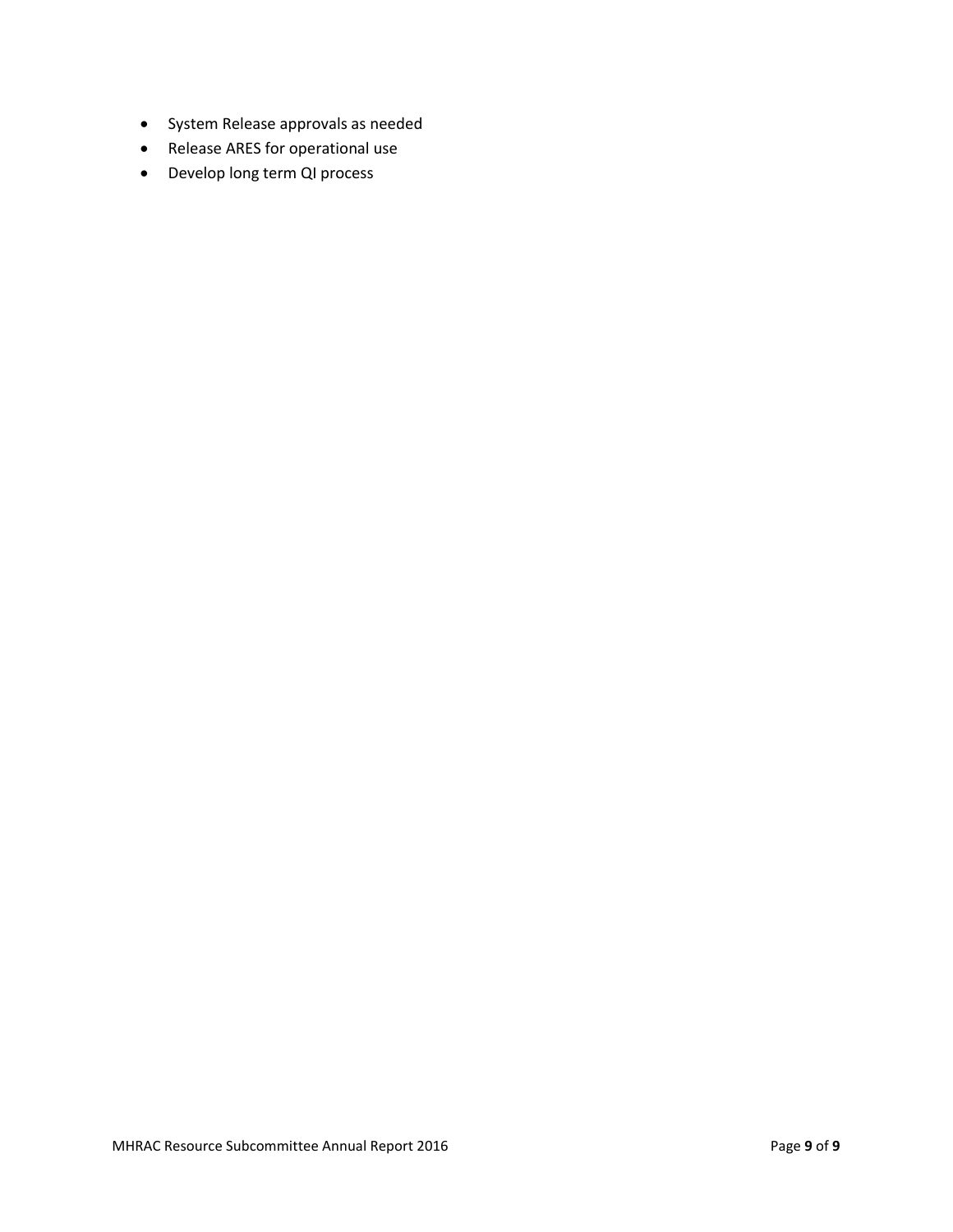#### MHRAC Training Subcommittee Annual Report

#### 2016 – Approved by subcommittee on 10-24-16

#### Co-Chairs Paula Burton & David Ley

*"The best way to change stigma is not education – it's contact." Dr. Patrick Corrigan*

#### **2016 Accomplishments:**

- APD made numerous changes over this year, consolidating and integrating responsibility and oversight of mental-health related training within the department. These changes placed these training responsibilities under a single department, Behavioral Sciences Section (BSS) led by a mental health clinician, and addressed many of the concerns raised this committee.
- All mental-health training at the Academy for new cadets, was placed under this new section and under CIU. The training subcommittee reviewed and assisted in the development of this curriculum.
- APD contracted a curriculum-developer, at recommendation by this committee, to support CIU in developing curriculum for CIT.
- Both CIT trainings and Academy trainings were informed and reviewed by the MHRAC training committee and included peer panels as well as discussion of homelessness issues.
- Enhanced CIT was developed by APD, to address this committee's concerns regarding "voluntary" nature of CIT as opposed to a universal, mandated department implementation of CIT. E-CIT also addressed issues of required percentages identified in the Consent Decree. E-CIT curriculum and process was implemented with MHRAC training committee involvement, including committee recommendations on selection and recruitment processes. Multiple E-CIT classes are scheduled for October and November 2016.
- At committee recommendation, three has been an increase in attention to officer self-care discussion and education in CIT, E-CIT, and Academy trainings.
- APD staff have been involved in community-trainings and meetings regarding behavioral health, including meetings with NAMI, Family to Family and the ABQ Housing Authority.
- APD has increased attention to gathering and analyzing data regarding the impact of increased CIT trainings and attention to mental health issues. These analyses are still in pilot phases, but preliminary results show a decrease in mental-health related uses of force, and an increase in jail-diversions.
- APD has involved mental-health related trainings in several APD activities, including initiatives by the narcotics division.

#### **Training Subcommittee Future Goals/Priorities (over next year):**

- Formalize strategies and process for peer-panel and peer participation within APD trainings.
- Review and approve mental health training component of Crisis Negotiation Team (CNT) training provided by outside contractors;
- Review and advise on BHD involvement and support of ECHO training, sharing mental health related law enforcement/corrections information and strategies with other communities and systems in NM, to include Bernalillo County corrections.